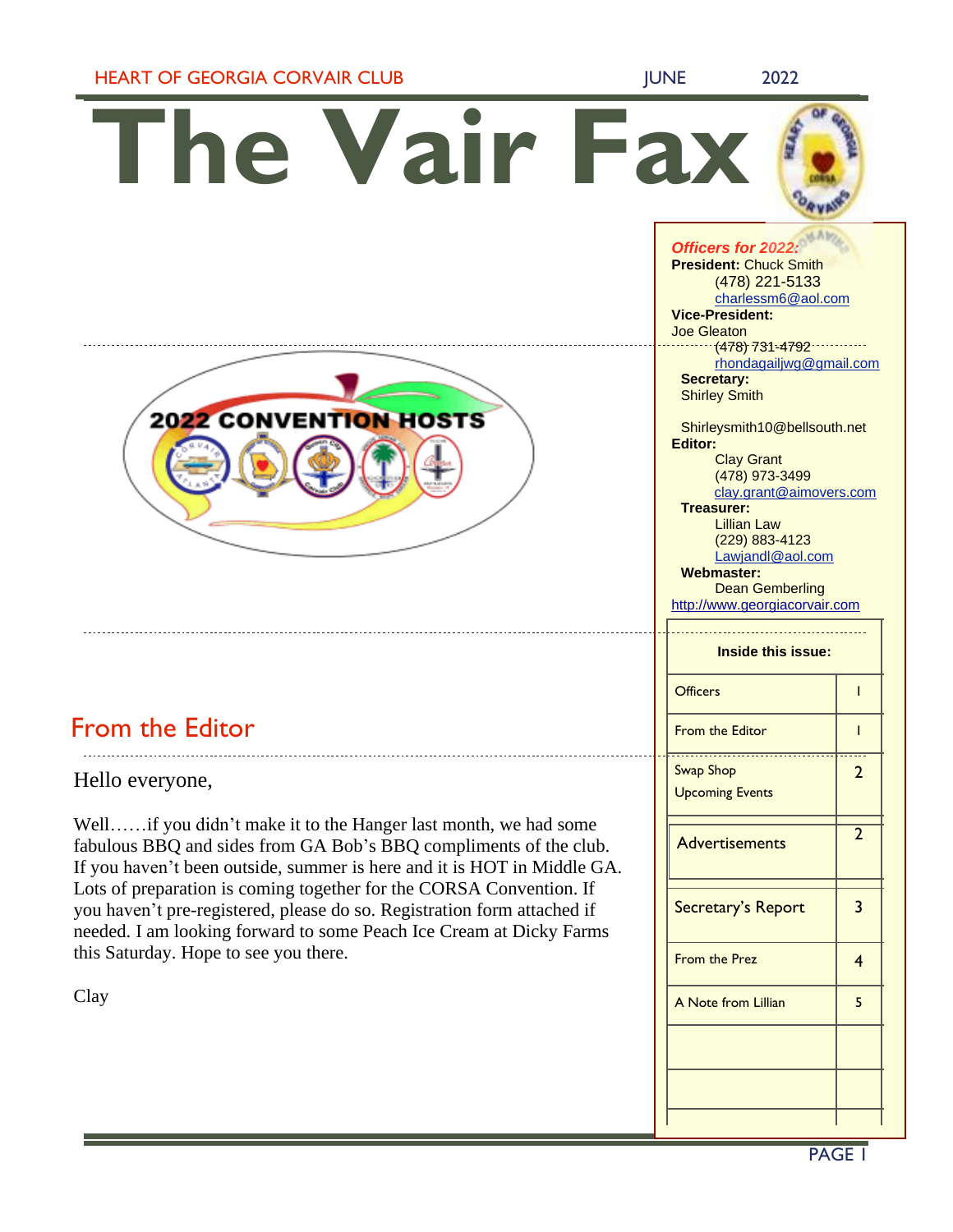**June Meeting June 11th , 2022 11 AM (to beat the crowd) Dickey Farms 3440 Musella Rd Musella, GA 31066**

### **The swap shop**

Wanted: Want to buy: One 13" 3-bar wire wheel cover. No junk please! Good daily driver condition. Will consider a whole set if the price is right. Chuck Smith 478-221-5133. [charlessm6@aol.com](mailto:charlessm6@aol.com)

## **Upcoming events**

**Corsa Convention July 12-16,2022 Atlanta, GA**

**Vairs at the Fair October 7-8 2022 – Warner Robins / Perry GA**

# **Our 45th Year!** *Get the 2013-2018 Catalog*

If you did not get the catalog in 2013 or 2014, you can get one **FREE** on your first **\$50 order** during 2015. (Additional catalogs \$3 with an order)

*Over 100 new repro parts in the past 3 years.* **Clark's Corvair Parts® 400 Mohawk Trail, Shelburne Falls, MA 01370 (413)625-9776 [www.corvair.com](http://www.corvair.com/)**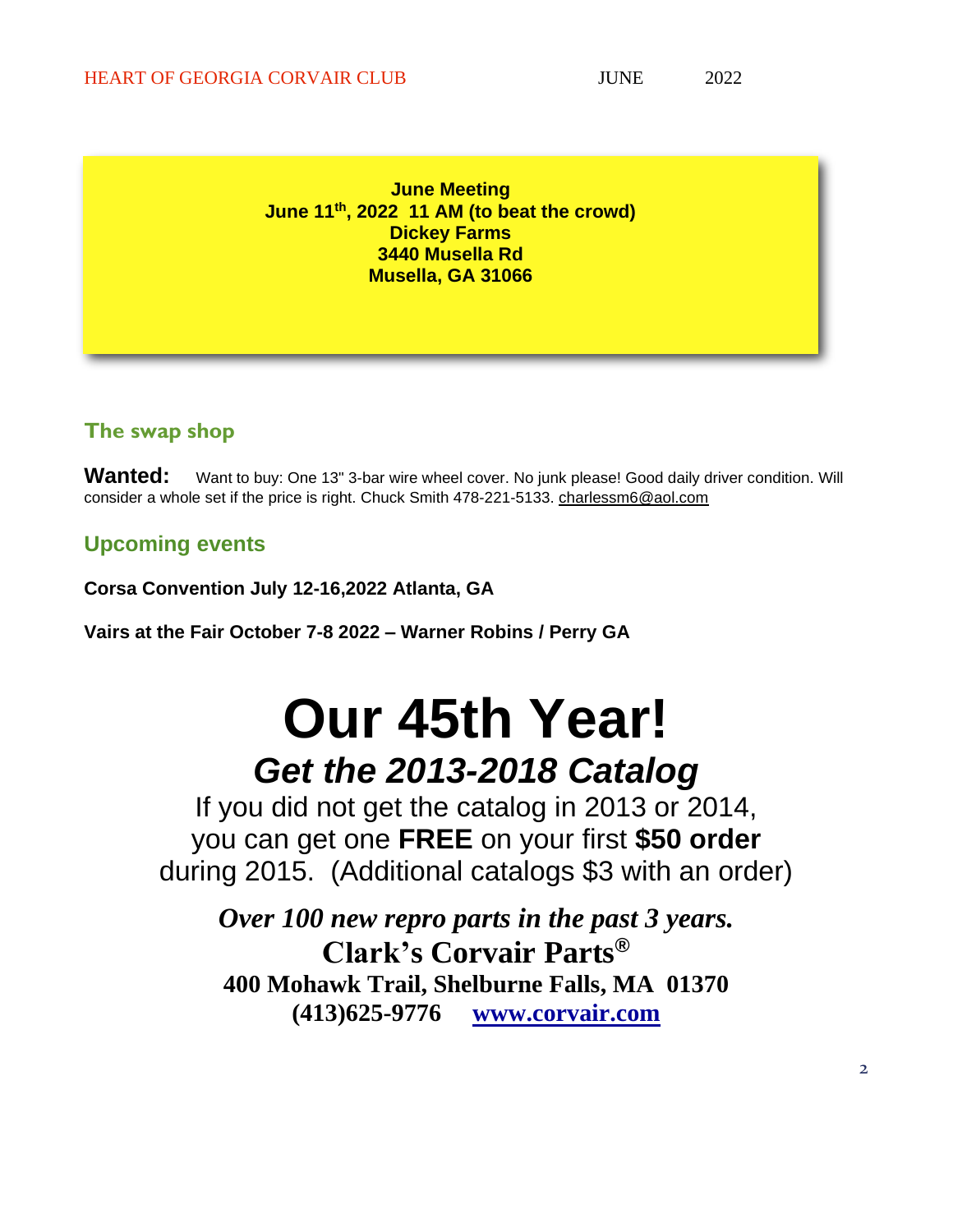### **The Secretary's Report – Shirly Smith**

The May meeting was held at the airport hangar, at the invitation of Joe and Rhonda Gail Gleaton. BBQ and sides were furnished by the club. Those attending were as follows:

Lillian Law Joan and Chris Law Sharon and Keith Burkingstock Lonnie Lewis Vernon Bryant Joe and Rhonda Gail Gleaton Calvin Jacobs Tim Vossler Clay and Leslie Grant Chuck Smith Shirley Smith

Chuck opened the meeting with greetings and gave information about the last Corvair the came off of the assembly line on this date, May 14, 1969. The last digits of the VIN number was 6000, an Olympic Gold Monza coupe. The location of this car is not known. The next to last Corvair, VIN 5999, had to be pushed off of the assembly line, as it would not start. The 2022 Springfest was called a sucess despite the smaller attendance. The Helendorph hotel was given high marks as the host hotel. One of the activities was the Funkhana.Chris Law gave a report of how it works and said it was a lot of fun. Plans are to include this activity at Springfest next year.

Convention plans are on schedule. More help is needed in all areas.Pre registrations should be sent in soon. Welcome party is limited to 250 people, due to limited space. Clay Grant will be preparing the food. Buses will shuttle ticket holders from the host hotel to the site of the welcome party.

Banquet tickets will be in the packet. See Lillian to reserve a spot at the Heart of GA table. The 'Vairs at the Fair event will be October 7 & 8 this year. The Friday night meal will be hamburgers and hot dogs, served at the hangar. Saturday's meal this year will be tacos, with all the fixins, again at the hangar.

The June club meeting will be at Dickey's peach orchard, located in Musella, GA. We will meet at 11:00.

Respectfully submitted, Shirley Smith **Secretary**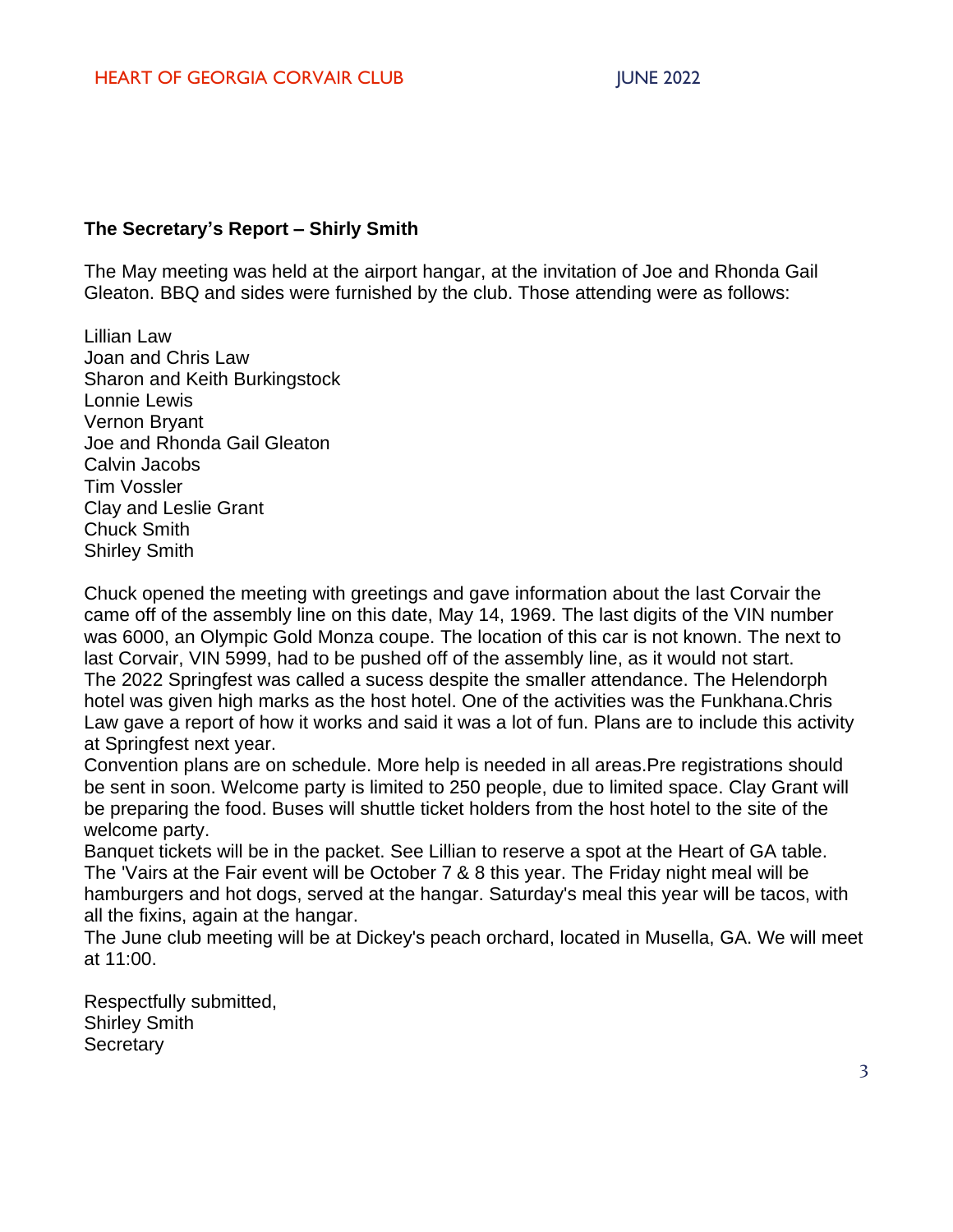#### **From the Prez- Chuck Smith**

Hello everyone, and welcome to the June edition of the 'Vair Fax. Hot weather has arrived, and the first day of summer will soon be upon us. Speaking of things that will soon be upon us, as of this writing, the Convention will be a mere 37 days away. You know how I like to mess with numbers, so here goes. 37 days, or 888 hours, or 53,280 minutes, or 3,196,800 seconds. Mind boggling, isn't it?

On June 7th, I will have been in some kind of sales job for 47 years. What does this little tidbit of knowledge have to do with Corvairs, you may ask? Well dear reader, I shall tell you!

To be successful in sales, you must promote and advertise your product, get it out there so people can see it, and let people know the advantages of your product. Believe it or not, there is a lot of psychology involved in getting people to buy a bag of chips or a can of beans. The goal is to make the buyer feel happy about the purchase they have made. Fortunately, there is not a lot of psychology involved in what we are trying to sell people.

The product I am speaking of here is our hobby, the Chevrolet Corvair. Our cars are like magnets at any car show or cruise in. People are drawn to them. How many people have said that they owned one in their younger days, or someone in the family did? Now in your conversation with these interested folks, do you mention our club, or CORSA? One of the great things about Heart of GA and CORSA is the fact that unlike some car clubs, you don't have to own a Corvair to be a member. Just be interested! They want a Corvair, we will find them one. Mention the fact that we don't have any issues with anyone who prefers modified or wishes to not have a concours ready car. The idea is to promote the benefits of being in a group of great people that have a similar interest, and who are willing to help with any problem that may come up.

We also have to face the fact that we are not getting younger. I am 62, and I am one of the younger members of our club. Younger people need to know about the Corvair, and how easily adaptable it is to become whatever their idea of the car should be, stock, highly modified, autocross, racing, or just daily driver.

In closing, what I guess I am trying to say is, sell and promote the idea of joining a local club and CORSA. When we are gone, people need to keep interest in the Corvair alive!

Thanks for reading, **Chuck** 

The June meeting will be held at Dickey's Peach Farm, in downtown Musella GA, at 11:00, on the 11th.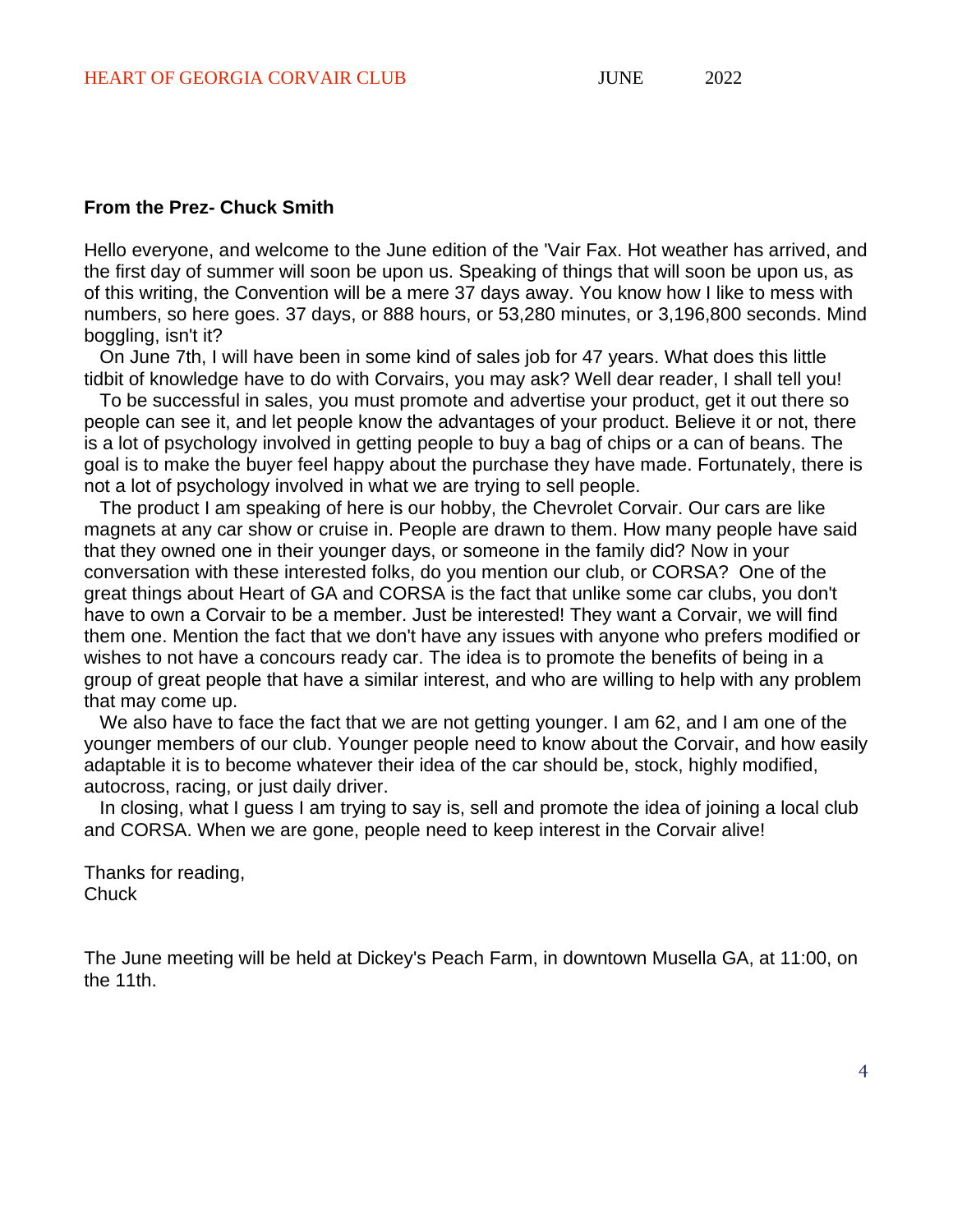### **From Lillian**

Vairs at the Fair sponsored by Heart of Georgia is October 7-8, 2022. Friday night hospitality and Saturday night dinner at the hanger. We lead the parade into the Georgia National Fair Saturday morning.

Quality Inn In Warner Robins is ready to take your room reservations. Rates are \$75.00 regular rooms and \$85.00 Suites. Rates good October 6-8. 478-953-6866. contact <u>[lawjandl@aol.com](mailto:lawjandl@aol.com)</u> .